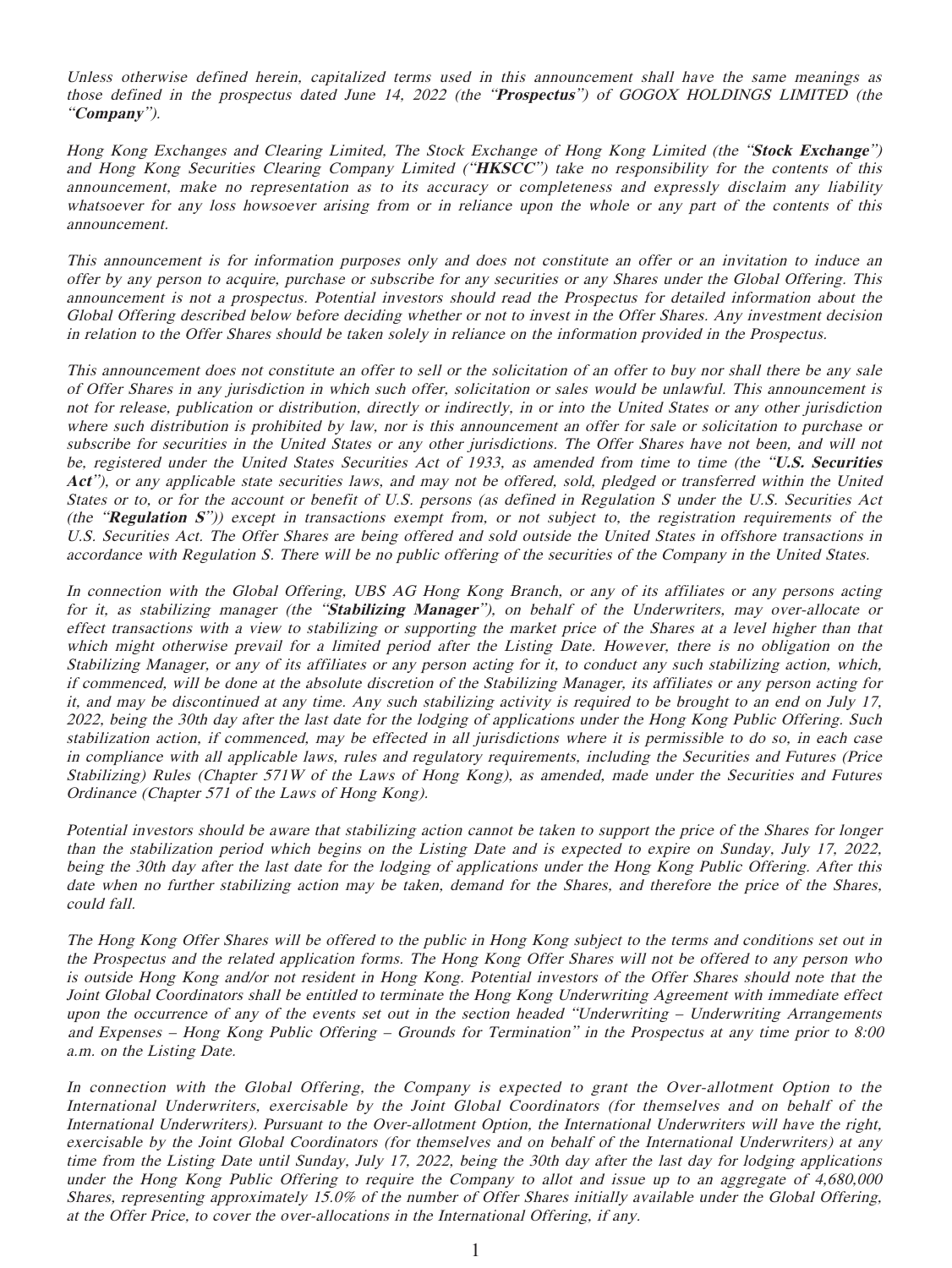快狗打车 | GOGOX **GOGOX HOLDINGS LIMITED**

**快狗打车控股有限公司**

(incorporated in the Cayman Islands with limited liability)

## **GLOBAL OFFERING**

| Number of Offer Shares under the<br><b>Global Offering</b> |                | 31,200,000 Shares (subject to the<br><b>Over-allotment Option</b> )                                                                                                                                                                                                                        |
|------------------------------------------------------------|----------------|--------------------------------------------------------------------------------------------------------------------------------------------------------------------------------------------------------------------------------------------------------------------------------------------|
| <b>Number of Hong Kong Offer Shares</b>                    |                | 3,120,000 Shares (subject to<br>reallocation)                                                                                                                                                                                                                                              |
| <b>Number of International Offer Shares</b>                |                | 28,080,000 Shares (subject to<br>reallocation and the<br><b>Over-allotment Option</b> )                                                                                                                                                                                                    |
|                                                            |                | Offer Price : HK\$21.50 per Offer Share plus<br>brokerage of $1.0\%$ , SFC transaction<br>levy of $0.0027\%$ , FRC transaction<br>levy of 0.00015% and Hong Kong Stock<br>Exchange trading fee of $0.005\%$ (payable<br>in full on application in Hong Kong<br>dollars, subject to refund) |
| <b>Nominal value</b>                                       | $\ddot{\cdot}$ | <b>US\$0.0000025</b> per Share                                                                                                                                                                                                                                                             |
| <b>Stock code</b>                                          |                | 2246                                                                                                                                                                                                                                                                                       |

**Joint Sponsors, Joint Global Coordinators, Joint Bookrunners and Joint Lead Managers**



**Joint Bookrunners and Joint Lead Managers**



老虎證券

-6

中泰國際 (တွဲ)

**FOSUN HANI** 复星恒利

**Joint Lead Managers**



 $E$ <sup></sup>

**及利弗莫尔证券**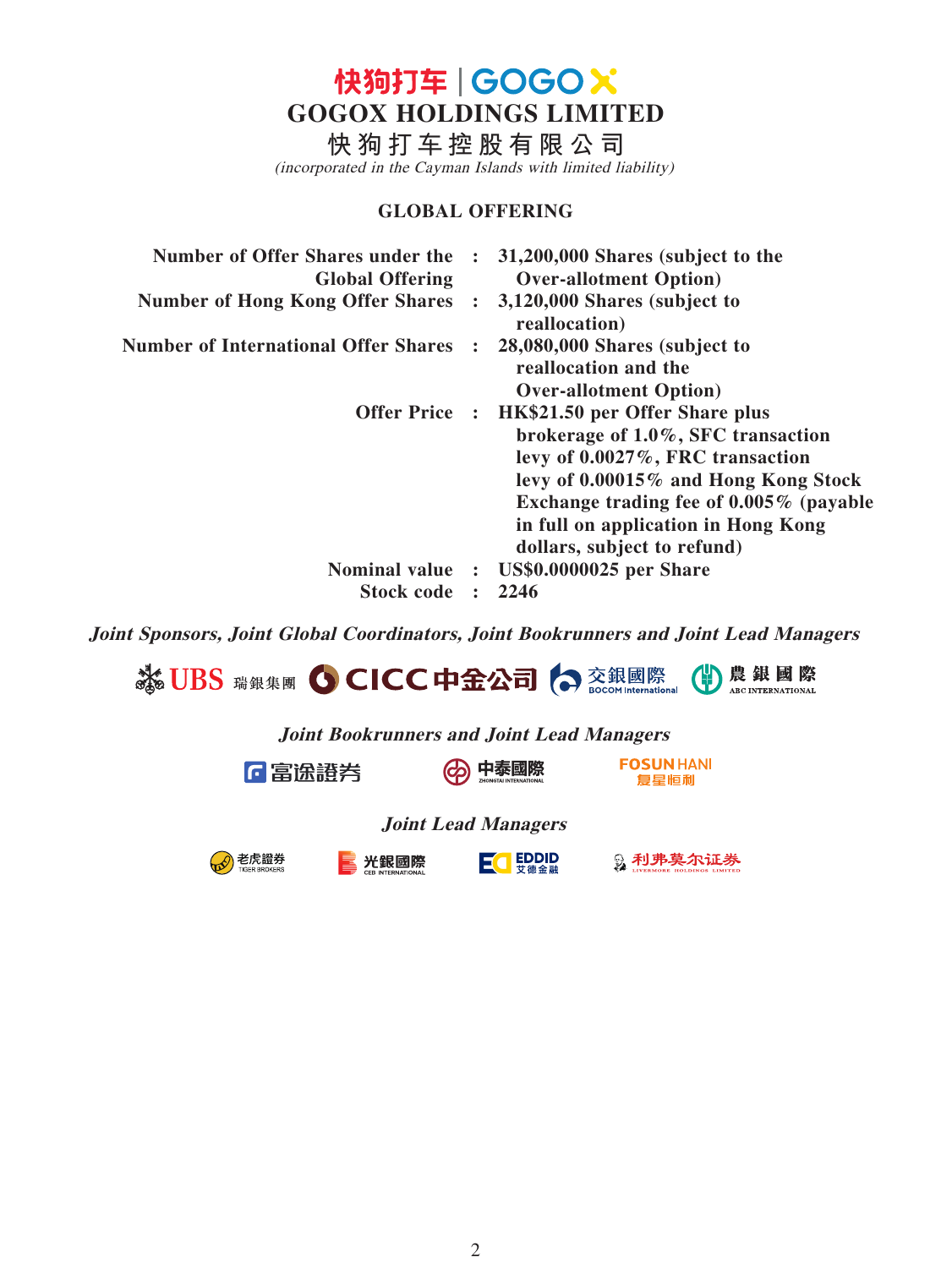Your application must be for a minimum of 200 Hong Kong Offer Shares and in one of the numbers set out in the table. You are required to pay the amount next to the number you select.

| No. of<br><b>Hong Kong</b><br><b>Offer Shares</b><br>applied for | Amount<br>payable on<br>application<br>HK\$ | No. of<br><b>Hong Kong</b><br><b>Offer Shares</b><br>applied for | Amount<br>payable on<br>application<br>HK\$ | No. of<br><b>Hong Kong</b><br><b>Offer Shares</b><br>applied for | Amount<br>payable on<br>application<br><b>HK\$</b> | No. of<br><b>Hong Kong</b><br><b>Offer Shares</b><br>applied for | Amount<br>payable on<br>application<br><b>HK\$</b> |
|------------------------------------------------------------------|---------------------------------------------|------------------------------------------------------------------|---------------------------------------------|------------------------------------------------------------------|----------------------------------------------------|------------------------------------------------------------------|----------------------------------------------------|
| 200                                                              | 4,343.35                                    | 5,000                                                            | 108,583.44                                  | 80,000                                                           | 1,737,335.02                                       | 700,000                                                          | 15,201,681.43                                      |
| 400                                                              | 8,686.67                                    | 6,000                                                            | 130,300.12                                  | 90,000                                                           | 1,954,501.90                                       | 800,000                                                          | 17,373,350.20                                      |
| 600                                                              | 13,030.02                                   | 7,000                                                            | 152,016.82                                  | 100,000                                                          | 2,171,668.78                                       | 900,000                                                          | 19,545,018.98                                      |
| 800                                                              | 17,373.35                                   | 8,000                                                            | 173,733.50                                  | 120,000                                                          | 2,606,002.53                                       | 1,000,000                                                        | 21,716,687.75                                      |
| 1,000                                                            | 21,716.69                                   | 9,000                                                            | 195,450.19                                  | 140,000                                                          | 3,040,336.29                                       | 1,100,000                                                        | 23,888,356.53                                      |
| 1,200                                                            | 26,060.03                                   | 10,000                                                           | 217,166.88                                  | 160,000                                                          | 3,474,670.04                                       | 1,200,000                                                        | 26,060,025.30                                      |
| 1,400                                                            | 30,403.37                                   | 20,000                                                           | 434, 333. 76                                | 180,000                                                          | 3,909,003.80                                       | 1,300,000                                                        | 28,231,694.08                                      |
| 1,600                                                            | 34,746.70                                   | 30,000                                                           | 651,500.64                                  | 200,000                                                          | 4, 343, 337. 55                                    | 1,400,000                                                        | 30,403,362.85                                      |
| 1,800                                                            | 39,090.04                                   | 40,000                                                           | 868,667.51                                  | 300,000                                                          | 6,515,006.33                                       | $1,560,000^{(1)}$                                                | 33,878,032.89                                      |
| 2,000                                                            | 43,433.37                                   | 50,000                                                           | 1,085,834.39                                | 400,000                                                          | 8,686,675.10                                       |                                                                  |                                                    |
| 3,000                                                            | 65,150.07                                   | 60,000                                                           | 1,303,001.27                                | 500,000                                                          | 10,858,343.88                                      |                                                                  |                                                    |
| 4,000                                                            | 86,866.75                                   | 70,000                                                           | 1,520,168.15                                | 600,000                                                          | 13,030,012.65                                      |                                                                  |                                                    |
|                                                                  |                                             |                                                                  |                                             |                                                                  |                                                    |                                                                  |                                                    |

Note:

(1) Maximum number of Hong Kong Offer Shares you may apply for.

No application for any other number of the Hong Kong Offer Shares will be considered and any such application is liable to be rejected.

### **THE LISTING APPLICATION**

We have applied to the Stock Exchange for the listing of, and permission to deal in, the Shares in issue and to be issued pursuant to the Global Offering (including the Shares which may be issued pursuant to the exercise of the Over-allotment Option).

### **STRUCTURE OF THE GLOBAL OFFERING**

The Global Offering comprises:

- the Hong Kong Public Offering of initially 3,120,000 Offer Shares (subject to reallocation) in Hong Kong, representing approximately 10% of the total number of Offer Shares initially available under the Global Offering; and
- the International Offering of initially 28,080,000 Offer Shares (subject to reallocation and the Over-allotment Option), representing approximately 90% of the total number of Offer Shares initially available under the Global Offering.

The allocation of the Offer Shares between the Hong Kong Public Offering and the International Offering will be subject to reallocation as described in the section headed "Structure of the Global Offering" in the Prospectus.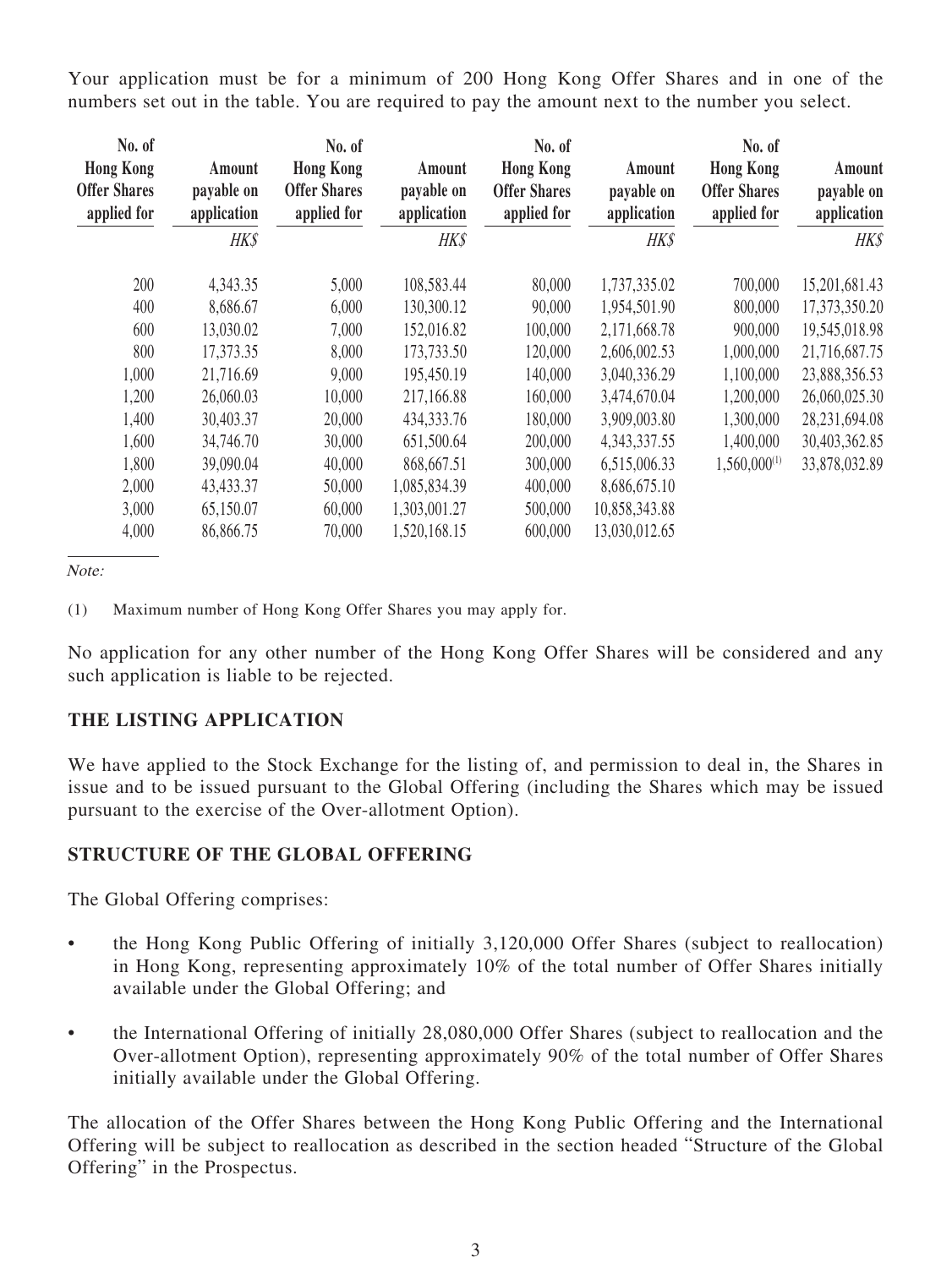In particular, subject to the requirements under Practice Note 18 of the Listing Rules and Guidance Letter HKEx-GL91-18, the Joint Global Coordinators may reallocate Offer Shares from the International Offering to the Hong Kong Public Offering to satisfy valid applications under the Hong Kong Public Offering. In accordance with Guidance Letter HKEx-GL91-18 issued by the Stock Exchange, if such reallocation is done other than pursuant to the clawback mechanism as described in the section headed "Structure of the Global Offering – the Hong Kong Public Offering – Reallocation" in the Prospectus, the maximum total number of Offer Shares that may be reallocated to the Hong Kong Public Offering following such reallocation shall be not more than double the initial allocation to the Hong Kong Public Offering (i.e. 6,240,000 Offer Shares, representing approximately 20% of the total number of Offer Shares initially available under the Global Offering).

Under the International Underwriting Agreement, we expect to grant to the International Underwriters, exercisable by the Joint Global Coordinators (for themselves and on behalf of the International Underwriters), the Over-allotment Option, which will be exercisable at any time from the Listing Date until Sunday, July 17, 2022, being the 30th day after the last day for lodging applications under the Hong Kong Public Offering to require the Company to allot and issue up to an aggregate of 4,680,000 Shares, representing approximately 15.0% of the number of Offer Shares initially available under the Global Offering, at the Offer Price, to cover over-allocations in the International Offering, if any. In the event the Over-allotment Option is exercised, we will make an announcement which will be posted on the website of the Stock Exchange (**www.hkexnews.hk**) and on our website (**gogoxholdings.com**), respectively.

# **PRICING**

The Offer Price will be HK\$21.50 per Offer Share. Applicants for the Offer Shares are required to pay, on application, the Offer Price of HK\$21.50 per Offer Share together with brokerage of 1%, SFC transaction levy of 0.0027%, FRC transaction levy of 0.00015% and the Stock Exchange trading fee of 0.005%.

### **EXPECTED TIMETABLE**

|                                                                                                                                              | June 14, 2022 |
|----------------------------------------------------------------------------------------------------------------------------------------------|---------------|
| Latest time for completing electronic applications<br>under White Form eIPO service through the                                              | June 17, 2022 |
|                                                                                                                                              | June 17, 2022 |
| Latest time for (a) completing payment for<br><b>White Form eIPO</b> applications by effecting<br>Internet banking transfer(s) or (b) giving | June 17, 2022 |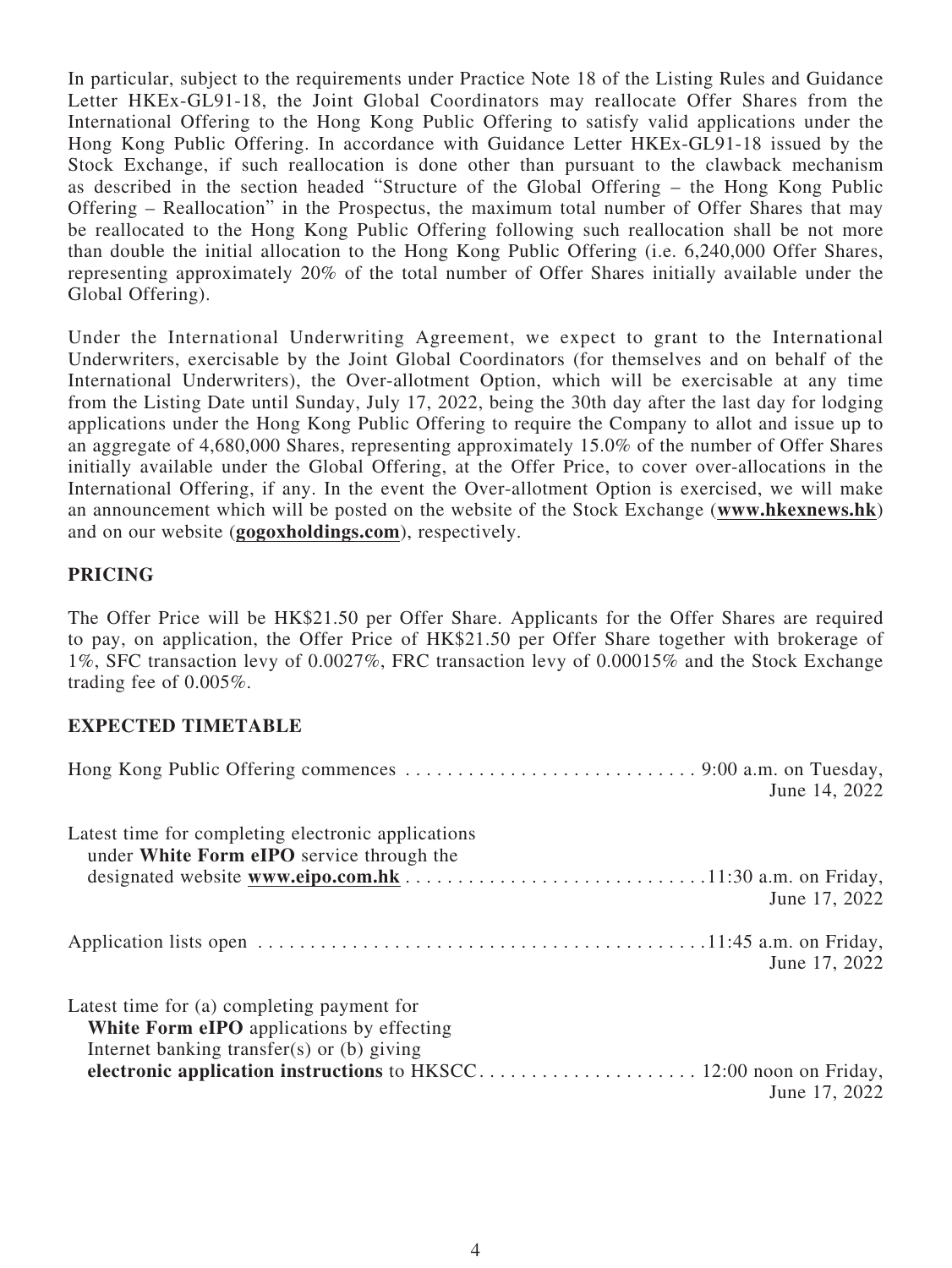If you are instructing your **broker** or **custodian** who is a CCASS Clearing Participant or a CCASS Custodian Participant to give **electronic application instructions** via CCASS terminals to apply for the Hong Kong Offer Shares on your behalf, you are advised to contact your **broker** or **custodian** for the latest time for giving such instructions which may be different from the latest time as stated above.

|     |      |                                                                                                                                                                                                                                                                                                                                           | June 17, 2022 |
|-----|------|-------------------------------------------------------------------------------------------------------------------------------------------------------------------------------------------------------------------------------------------------------------------------------------------------------------------------------------------|---------------|
| (1) |      | Announcement of:                                                                                                                                                                                                                                                                                                                          |               |
|     | (i)  | the level of applications in the Hong Kong Public Offering;                                                                                                                                                                                                                                                                               |               |
|     | (ii) | the level of indications of interest in the International Offering; and                                                                                                                                                                                                                                                                   |               |
|     |      | (iii) the basis of allotment of the Hong Kong Offer Shares<br>to be published on the website of the Stock Exchange at<br>www. hkexnews.hk and our website at                                                                                                                                                                              | June 23, 2022 |
| (2) |      | Announcement of results of allocations in the<br>Hong Kong Public Offering (including successful<br>applicants' identification document numbers,<br>where appropriate) will be available through a<br>variety of channels (as described in the section<br>headed "How to Apply for Hong Kong<br>Offer Shares - D. Publication of Results" | June 23, 2022 |
| (3) |      | A full announcement of the Hong Kong Public<br>Offering containing $(1)$ and $(2)$ above to be published<br>on the website of the Stock Exchange at<br>www. hkexnews.hk and our website at                                                                                                                                                | June 23, 2022 |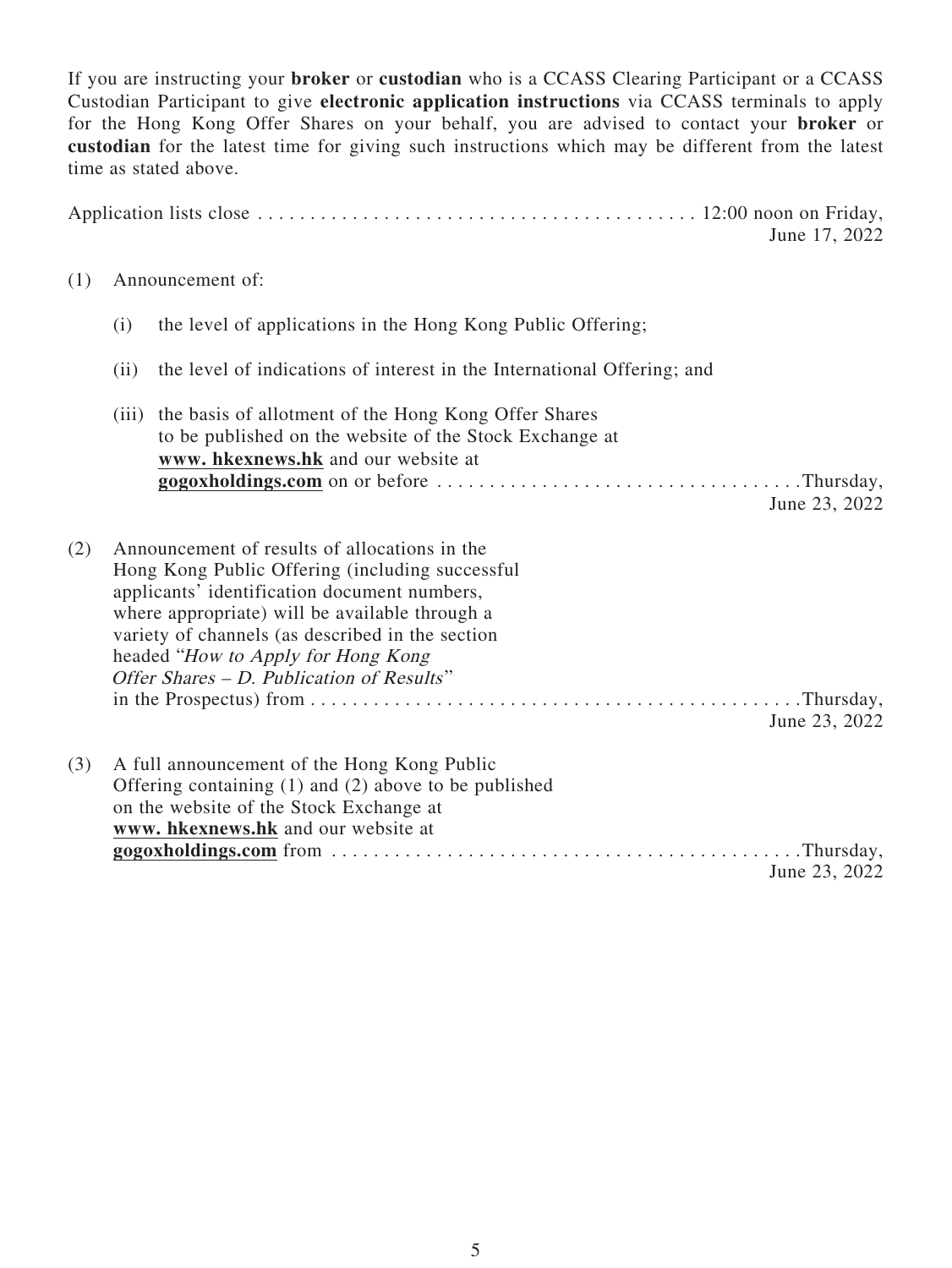| Results of allocations for the Hong Kong Public                                                               |
|---------------------------------------------------------------------------------------------------------------|
| Offering will be available at www.iporesults.com.hk                                                           |
| (alternatively: English https://www.eipo.com.hk/en/Allotment;                                                 |
| Chinese https://www.eipo.com.hk/zh-hk/Allotment)                                                              |
|                                                                                                               |
| June 23, 2022                                                                                                 |
| to 12:00 midnight on Wednesday,                                                                               |
| June 29, 2022                                                                                                 |
|                                                                                                               |
| Telephone enquiry for the results of allocations in                                                           |
| the Hong Kong Public Offering by calling +852 2862 8555                                                       |
|                                                                                                               |
| June 23, 2022                                                                                                 |
| to Tuesday,                                                                                                   |
| June 28, 2022                                                                                                 |
| (Except Saturday and Sunday)                                                                                  |
| Share certificates in respect of wholly or partially<br>successful applications to be dispatched/collected or |
| June 23, 2022                                                                                                 |
| White Form e-Refund payment instructions/refund                                                               |
| cheques in respect of wholly or partially successful                                                          |
| applications (if applicable) or wholly or partially                                                           |
| unsuccessful applications to be dispatched or                                                                 |
|                                                                                                               |
| June 23, 2022                                                                                                 |
|                                                                                                               |
| Dealings in the Shares on the Stock Exchange                                                                  |
|                                                                                                               |
| June 24, 2022                                                                                                 |

#### Note:

(1) Unless otherwise stated, all times and dates refer to Hong Kong local times and dates.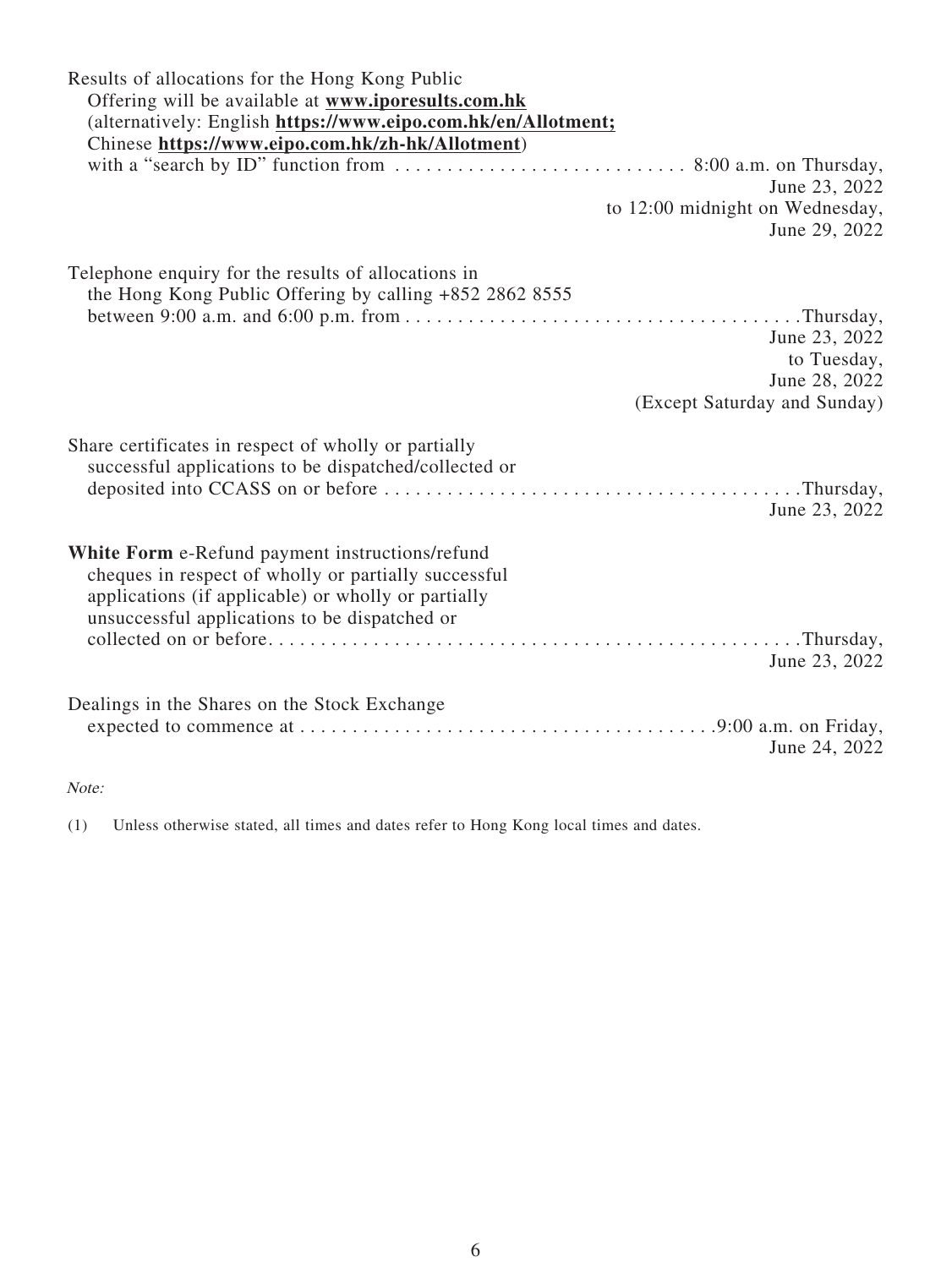## **SETTLEMENT**

Subject to the granting of the approval for listing of, and permission to deal in, the Shares on the Stock Exchange and compliance with the stock admission requirements of HKSCC, the Shares will be accepted as eligible securities by HKSCC for deposit, clearance and settlement in CCASS with effect from the date of commencement of dealings in the Shares on the Stock Exchange or such other date as may be determined by HKSCC. Settlement of transactions between participants of the Stock Exchange is required to take place in CCASS on the second settlement day after any trading day. All activities under CCASS are subject to the General Rules of CCASS and CCASS Operational Procedures in effect from time to time. All necessary arrangements have been made to enable the Shares to be admitted into CCASS. Investors should seek the advice of their stockbrokers or other professional advisers for details of the settlement arrangement as such arrangements may affect their rights and interests.

# **ELECTRONIC APPLICATION CHANNELS**

## **White Form eIPO**

You may submit your application through the **White Form eIPO** service through the designated website at **www.eipo.com.hk** (24 hours daily, except on the last day for applications) from 9:00 a.m. on Tuesday, June 14, 2022 until 11:30 a.m. on Friday, June 17, 2022 and the latest time for completing full payment of application monies in respect of such applications will be 12:00 noon on Friday, June 17, 2022, the last day for applications, or such later date as described in the section headed "How to Apply for Hong Kong Offer Shares – C. Effect of Bad Weather and/or Extreme Conditions on the Opening of the Application Lists" in the Prospectus.

### **CCASS EIPO**

CCASS Clearing/Custodian Participants can input **electronic application instructions** at the following times on the following dates: $(1)$ 

| Tuesday, June 14, 2022 - 9:00 a.m. to 8:30 p.m.   |                                                 |
|---------------------------------------------------|-------------------------------------------------|
| Wednesday, June 15, 2022 - 8:00 a.m. to 8:30 p.m. |                                                 |
| Thursday, June 16, 2022 - 8:00 a.m. to 8:30 p.m.  |                                                 |
|                                                   | Friday, June 17, 2022 - 8:00 a.m. to 12:00 noon |

CCASS Investor Participants can input electronic application instructions from 9:00 a.m. on Tuesday, June 14, 2022 until 12:00 noon on Friday, June 17, 2022 (24 hours daily, except on Friday, June 17, 2022 the last application day).

The latest time for inputting your electronic application instructions will be 12:00 noon on Friday, June 17, 2022, the last application day or such later time as described in "How to Apply for Hong Kong Offer Shares – C. Effect of Bad Weather and/or Extreme Conditions on the Opening of the Application Lists" in the Prospectus.

Note:

(1) These times in this sub-section are subject to change as HKSCC may determine from time to time with prior notification to CCASS Clearing/Custodian Participants and/or CCASS Investor Participants.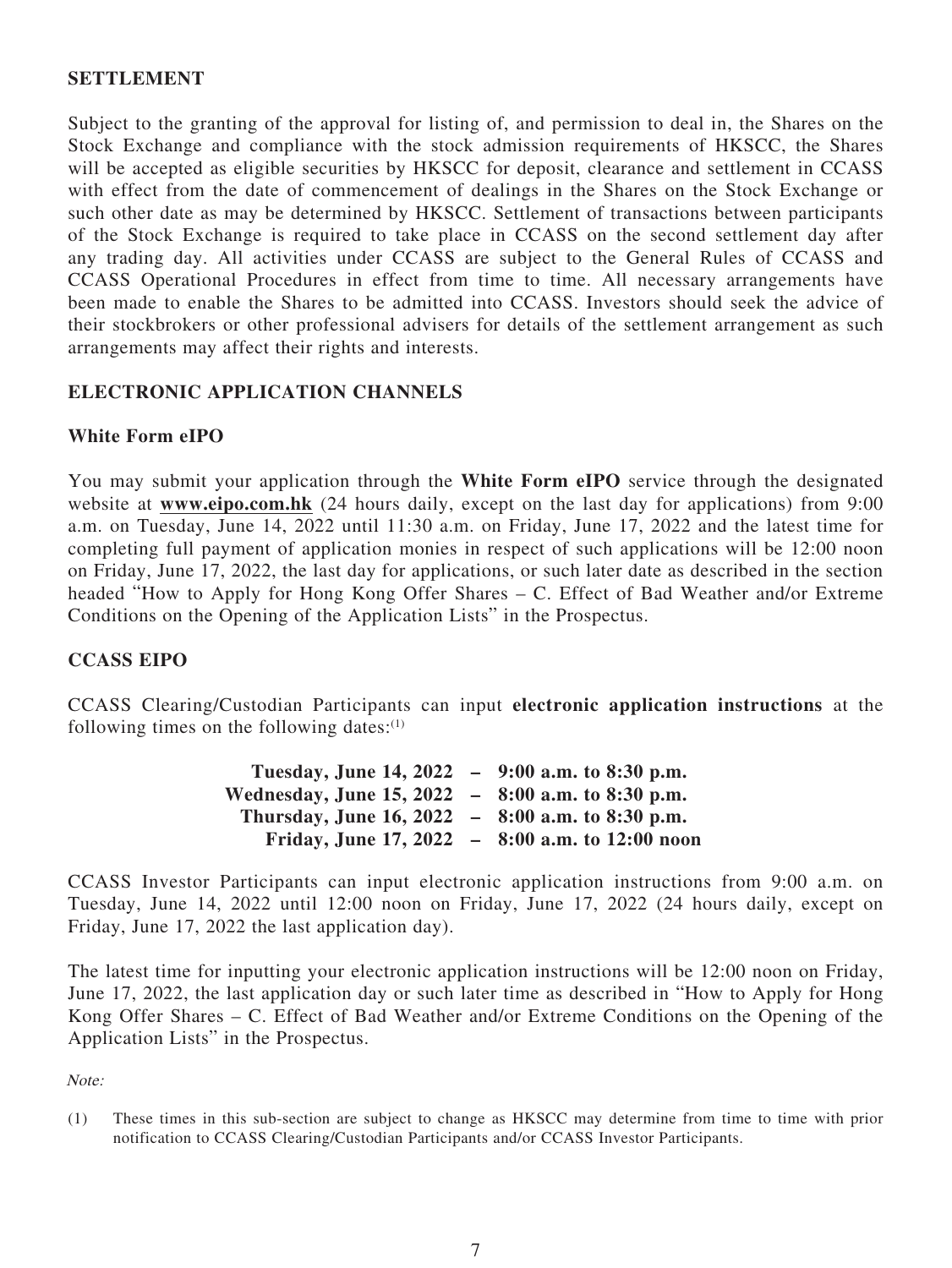If you are instructing your **broker** or **custodian** who is a CCASS Clearing Participant or a CCASS Custodian Participant to give **electronic application instructions** via CCASS terminals to apply for the Hong Kong Offer Shares on your behalf, you are advised to contact your **broker** or **custodian** for the latest time for giving such instructions which may be different from the latest time as stated above.

The application monies (including the brokerage fees, SFC transaction levy, FRC transaction levy and the Stock Exchange trading fee) will be held by the receiving banks on behalf of the Company after the closing of the application lists and the refund monies, if any, will be returned to the applicants without interest on or before Thursday, June 23, 2022.

Please refer to the sections headed "Structure of the Global Offering" and "How to Apply for Hong Kong Offer Shares" in the Prospectus for details of the conditions and procedures of the Hong Kong Public Offering.

**Application for the Hong Kong Offer Shares will only be considered on the basis of the terms and conditions set out in the Prospectus, the GREEN Application Form and the designated website (www.eipo.com.hk) for White Form eIPO.**

## **PUBLICATION OF RESULTS**

We expect to announce the level of indications of interest in the International Offering, the level of applications in the Hong Kong Public Offering and the basis of allocation of the Hong Kong Offer Shares on Thursday, June 23, 2022 on the website of the Stock Exchange (**www.hkexnews.hk**) and on our website (**gogoxholdings.com** ).

The results of allocations and the Hong Kong identity card/passport/Hong Kong business registration/certificate of incorporation numbers of successful applicants (where applicable) under the Hong Kong Public Offering will be available through a variety of channels at the times and date and in the manner specified in the section headed "How to Apply for Hong Kong Offer Shares – D. Publication of Results" in the Prospectus.

If an application is rejected, not accepted or accepted in part only, or if the conditions of the Hong Kong Public Offering are not fulfilled in accordance with the section headed "Structure of the Global Offering – Conditions of the Global Offering" in the Prospectus or if any application is revoked, the application monies, or the appropriate portion thereof, together with the related brokerage, SFC transaction levy, FRC transaction levy and the Stock Exchange trading fee, will be refunded, without interest.

No temporary documents of title will be issued in respect of the Shares and no receipt will be issued for sums paid on application. Share certificates will only become valid at 8:00 a.m. on Friday, June 24, 2022 (Hong Kong time), provided that the Global Offering has become unconditional and the right of termination described in the section headed "Underwriting – Underwriting Arrangements and Expenses – Hong Kong Public Offering – Grounds for Termination" in the Prospectus has not been exercised.